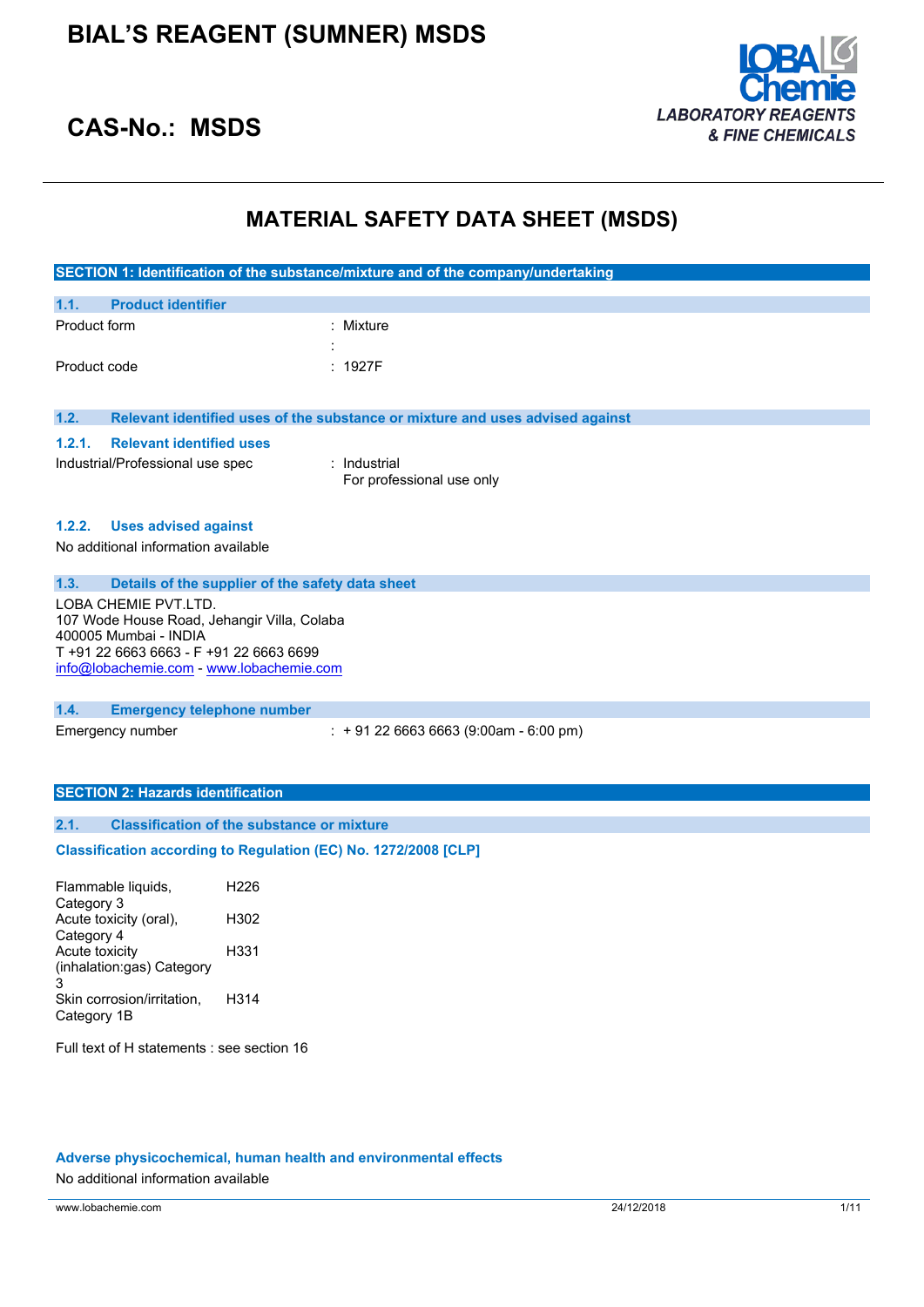Safety Data Sheet

### **2.2. Label elements**

| Labelling according to Regulation (EC) No. 1272/2008 [CLP] |                                                                                                                                                                                                                                                                                                                                                                                                                                                                                                                                                                                                                                                                                                                      |  |
|------------------------------------------------------------|----------------------------------------------------------------------------------------------------------------------------------------------------------------------------------------------------------------------------------------------------------------------------------------------------------------------------------------------------------------------------------------------------------------------------------------------------------------------------------------------------------------------------------------------------------------------------------------------------------------------------------------------------------------------------------------------------------------------|--|
| Hazard pictograms (CLP)                                    |                                                                                                                                                                                                                                                                                                                                                                                                                                                                                                                                                                                                                                                                                                                      |  |
|                                                            | GHS02<br>GHS05<br>GHS06                                                                                                                                                                                                                                                                                                                                                                                                                                                                                                                                                                                                                                                                                              |  |
| Signal word (CLP)                                          | : Danger                                                                                                                                                                                                                                                                                                                                                                                                                                                                                                                                                                                                                                                                                                             |  |
| Hazard statements (CLP)                                    | : H226 - Flammable liquid and vapour.<br>H302 - Harmful if swallowed.<br>H314 - Causes severe skin burns and eye damage.<br>H331 - Toxic if inhaled.                                                                                                                                                                                                                                                                                                                                                                                                                                                                                                                                                                 |  |
| Precautionary statements (CLP)                             | : P210 - Keep away from heat, hot surfaces, sparks, open flames and other ignition<br>sources. No smoking.<br>P280 - Wear protective gloves, protective clothing, eye protection, face protection.<br>P303+P361+P353 - IF ON SKIN (or hair): Take off immediately all contaminated<br>clothing. Rinse skin with water/shower.<br>P304+P340 - IF INHALED: Remove person to fresh air and keep comfortable for<br>breathing.<br>P305+P351+P338 - IF IN EYES: Rinse cautiously with water for several minutes.<br>Remove contact lenses, if present and easy to do. Continue rinsing.<br>P310 - Immediately call a POISON CENTER/doctor<br>P403+P233 - Store in a well-ventilated place. Keep container tightly closed. |  |

#### **2.3. Other hazards**

No additional information available

### **SECTION 3: Composition/information on ingredients**

Not applicable

### **3.2. Mixtures**

| <b>Name</b>                              | <b>Product identifier</b>                                               | $\frac{0}{0}$ | <b>Classification according</b><br>to Regulation (EC) No.<br>1272/2008 [CLP]                    |
|------------------------------------------|-------------------------------------------------------------------------|---------------|-------------------------------------------------------------------------------------------------|
| Ethanol                                  | (CAS-No.) 64-17-5<br>(EC-No.) 200-578-6<br>(EC Index-No.) 603-002-00-5  | 75 - 99       | Flam. Liq. 3, H226<br>Skin Corr. 1A. H314                                                       |
| Resorcinol                               | (CAS-No.) 108-46-3<br>(EC-No.) 203-585-2<br>(EC Index-No.) 604-010-00-1 | $1 - 5$       | Acute Tox. 4 (Oral), H302<br>Eye Irrit. 2, H319<br>Skin Irrit. 2, H315<br>Aquatic Acute 1, H400 |
| Water                                    | (CAS-No.) 7732-18-5<br>(EC-No.) 231-791-2                               | $1 - 5$       | Not classified                                                                                  |
| FERRIC CHLORIDE PURE (HEXAYDRATE)<br>99% | (CAS-No.) 10025-77-1                                                    | $0.01 - 1$    | Eye Dam. 1, H318<br>Acute Tox. 4 (Oral), H302                                                   |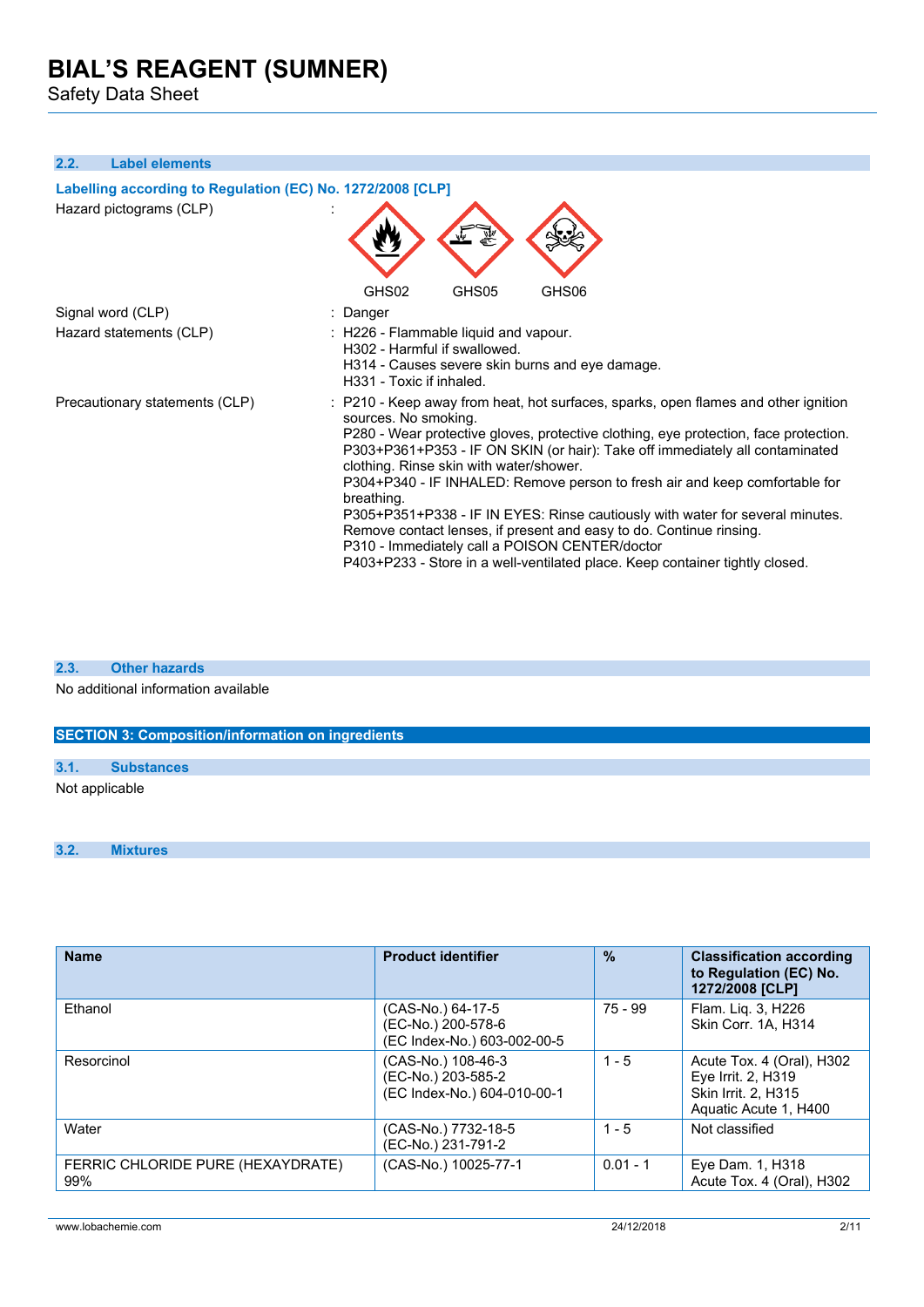Safety Data Sheet

Full text of H-statements: see section 16

| <b>SECTION 4: First aid measures</b>                                |                                                                                                                                                                  |
|---------------------------------------------------------------------|------------------------------------------------------------------------------------------------------------------------------------------------------------------|
| <b>Description of first aid measures</b><br>4.1.                    |                                                                                                                                                                  |
| First-aid measures after inhalation                                 | : Remove person to fresh air and keep comfortable for breathing. Immediately call a<br>POISON CENTER/doctor.                                                     |
| First-aid measures after skin contact                               | : Take off immediately all contaminated clothing. Rinse skin with water/shower.<br>Immediately call a POISON CENTER/doctor.                                      |
| First-aid measures after eye contact                                | Rinse cautiously with water for several minutes. Remove contact lenses, if present<br>and easy to do. Continue rinsing. Immediately call a POISON CENTER/doctor. |
| First-aid measures after ingestion                                  | : Rinse mouth. Do NOT induce vomiting. Immediately call a POISON CENTER/doctor.                                                                                  |
| 4.2.<br>Most important symptoms and effects, both acute and delayed |                                                                                                                                                                  |
| Symptoms/effects                                                    | : Causes severe skin burns and eye damage.                                                                                                                       |
| Symptoms/effects after inhalation                                   | : Toxic if inhaled.                                                                                                                                              |
| Symptoms/effects after ingestion                                    | : Harmful if swallowed.                                                                                                                                          |
| 4.3.                                                                | Indication of any immediate medical attention and special treatment needed                                                                                       |
| Treat symptomatically.                                              |                                                                                                                                                                  |
| <b>SECTION 5: Firefighting measures</b>                             |                                                                                                                                                                  |
| 5.1.<br><b>Extinguishing media</b>                                  |                                                                                                                                                                  |
| Suitable extinguishing media                                        | : Carbon dioxide. Dry powder. Foam. Water spray.                                                                                                                 |
| Unsuitable extinguishing media                                      | : Do not use a heavy water stream.                                                                                                                               |
| Special hazards arising from the substance or mixture<br>5.2.       |                                                                                                                                                                  |
| Fire hazard                                                         | : Flammable liquid and vapour.                                                                                                                                   |
| <b>Explosion hazard</b>                                             | : May form flammable/explosive vapour-air mixture.                                                                                                               |
| 5.3.<br><b>Advice for firefighters</b>                              |                                                                                                                                                                  |
| Protection during firefighting                                      | Do not enter fire area without proper protective equipment, including respiratory<br>protection.                                                                 |
| <b>SECTION 6: Accidental release measures</b>                       |                                                                                                                                                                  |
| 6.1.                                                                | Personal precautions, protective equipment and emergency procedures                                                                                              |
| General measures                                                    | : Remove ignition sources. No open flames. No smoking. Use special care to avoid<br>static electric charges.                                                     |
| For non-emergency personnel<br>6.1.1.                               |                                                                                                                                                                  |
| <b>Emergency procedures</b>                                         | : Evacuate unnecessary personnel.                                                                                                                                |
| For emergency responders<br>6.1.2.                                  |                                                                                                                                                                  |
| Protective equipment                                                | : Use personal protective equipment as required.                                                                                                                 |
| <b>Emergency procedures</b>                                         | : Ventilate area.                                                                                                                                                |
| <b>Environmental precautions</b><br>6.2.                            |                                                                                                                                                                  |

Avoid release to the environment.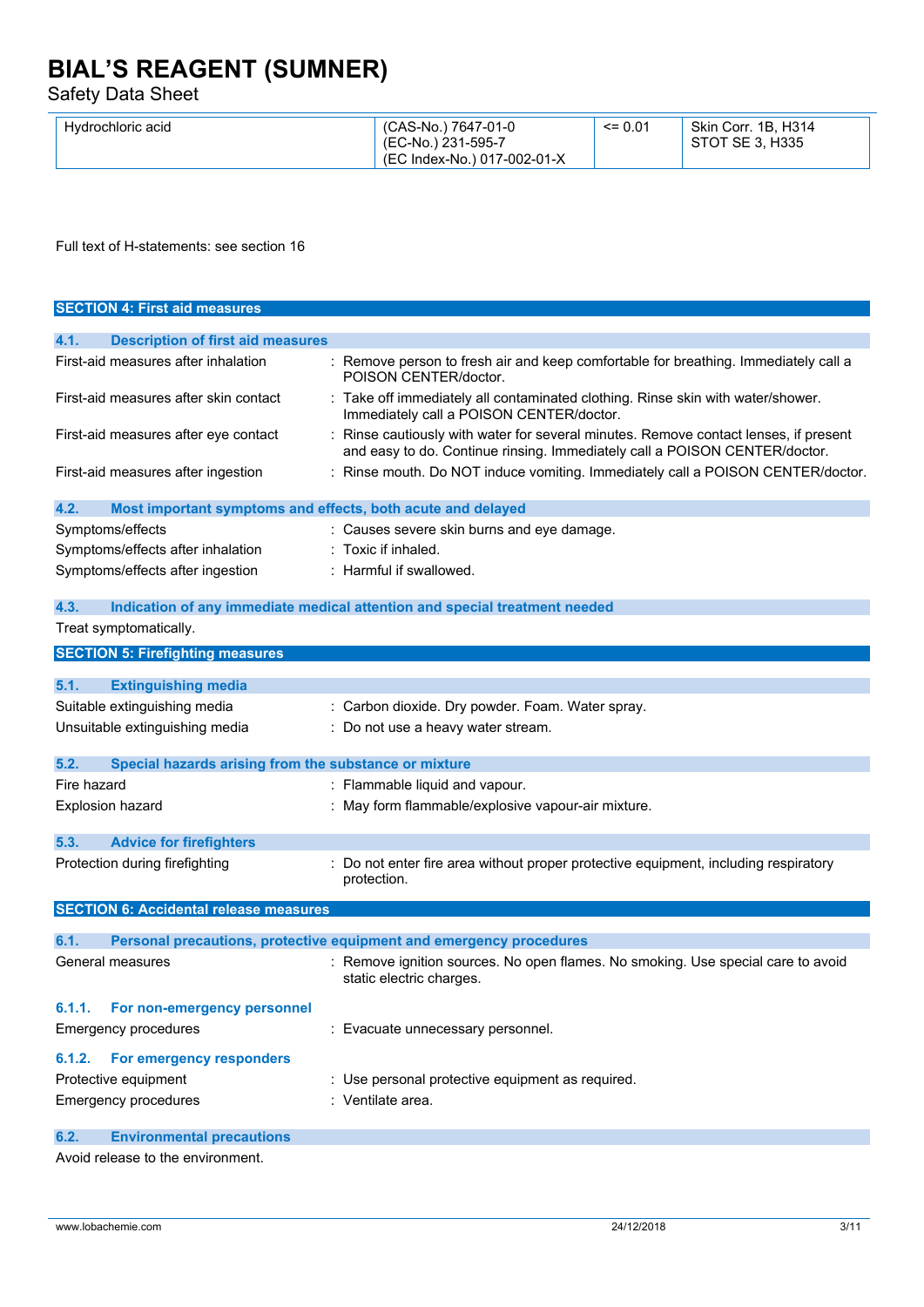Safety Data Sheet

| 6.3.                                                                        | Methods and material for containment and cleaning up                                                                       |  |  |
|-----------------------------------------------------------------------------|----------------------------------------------------------------------------------------------------------------------------|--|--|
| Methods for cleaning up                                                     | : Collect spillage. On land, sweep or shovel into suitable containers.                                                     |  |  |
| <b>Reference to other sections</b><br>6.4.                                  |                                                                                                                            |  |  |
| No additional information available                                         |                                                                                                                            |  |  |
| <b>SECTION 7: Handling and storage</b>                                      |                                                                                                                            |  |  |
| 7.1.<br><b>Precautions for safe handling</b>                                |                                                                                                                            |  |  |
| Precautions for safe handling                                               | : Avoid contact with skin and eyes. Avoid contact during pregnancy/while nursing. Do<br>not breathe vapours.               |  |  |
| Hygiene measures                                                            | : Wash hands and other exposed areas with mild soap and water before eating,<br>drinking or smoking and when leaving work. |  |  |
| 7.2.<br><b>Conditions for safe storage, including any incompatibilities</b> |                                                                                                                            |  |  |
| Storage conditions                                                          | : Store in a well-ventilated place. Keep container tightly closed. Keep in fireproof<br>place.                             |  |  |
| Incompatible materials                                                      | $\therefore$ Heat sources.                                                                                                 |  |  |
| 7.3.<br><b>Specific end use(s)</b>                                          |                                                                                                                            |  |  |
| No additional information available                                         |                                                                                                                            |  |  |
| <b>SECTION 8: Exposure controls/personal protection</b>                     |                                                                                                                            |  |  |
|                                                                             |                                                                                                                            |  |  |
| 8.1.<br><b>Control parameters</b>                                           |                                                                                                                            |  |  |
| No additional information available                                         |                                                                                                                            |  |  |

| 8.2.<br><b>Exposure controls</b> |                                                                    |
|----------------------------------|--------------------------------------------------------------------|
| Hand protection                  | $\therefore$ Protective gloves                                     |
| Eye protection                   | : Chemical goggles or face shield                                  |
| Skin and body protection         | : Wear suitable protective clothing                                |
| Respiratory protection           | : [In case of inadequate ventilation] wear respiratory protection. |

### **SECTION 9: Physical and chemical properties**

| 9.1.<br>Information on basic physical and chemical properties  |                       |
|----------------------------------------------------------------|-----------------------|
| Physical state                                                 | : Liquid              |
| Colour                                                         | : Clear light yellow. |
| Odour                                                          | : No data available   |
| Odour threshold                                                | : No data available   |
| pH                                                             | : No data available   |
| Relative evaporation rate (butylacetate=1) : No data available |                       |
| Melting point                                                  | $: -114.1 °C$         |
| Freezing point                                                 | : No data available   |
| Boiling point                                                  | : 78.37 °C            |
|                                                                |                       |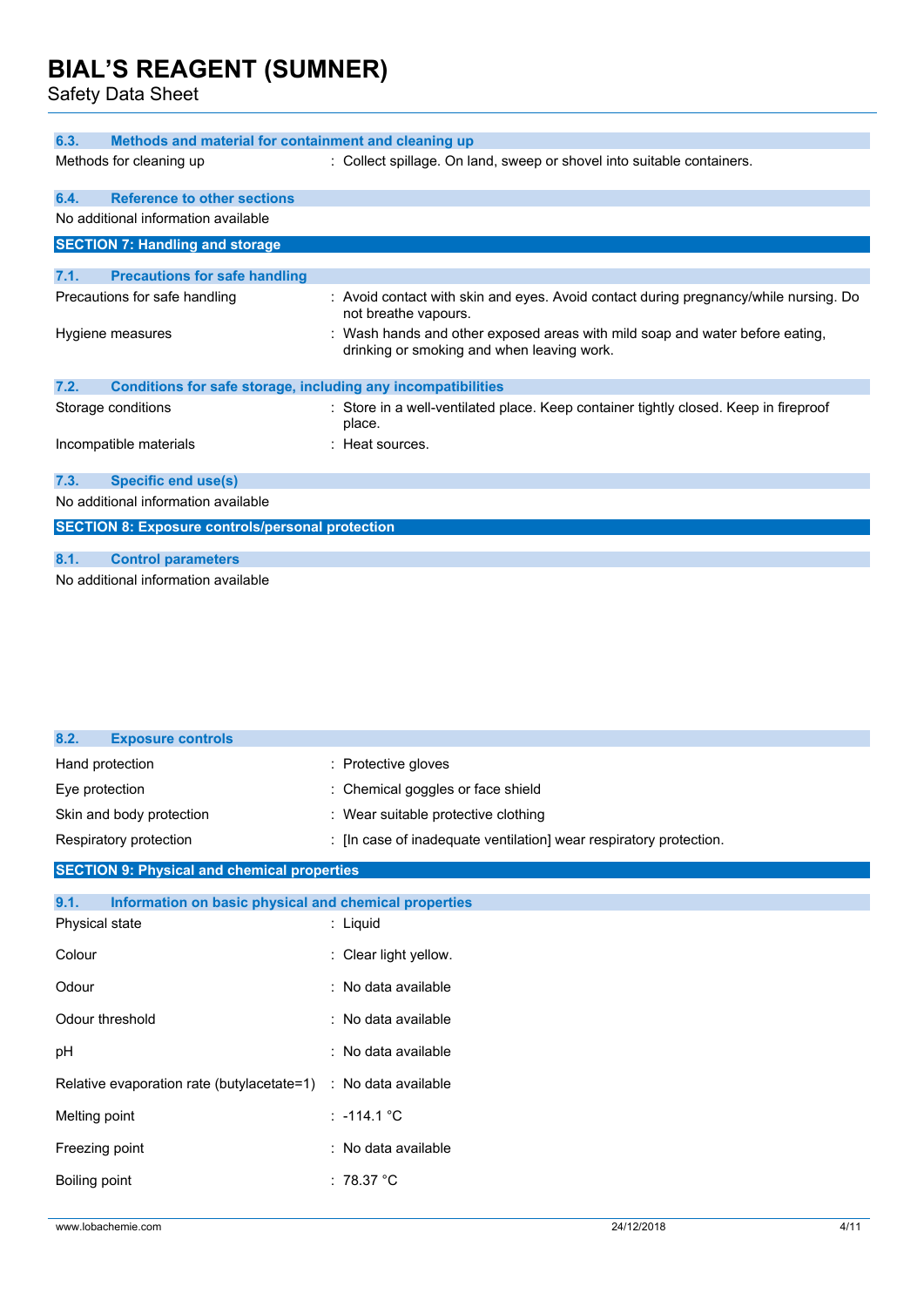Safety Data Sheet

| Flash point                      | : $16.6 °C$             |
|----------------------------------|-------------------------|
| Auto-ignition temperature        | : No data available     |
| Decomposition temperature        | : No data available     |
| Flammability (solid, gas)        | : No data available     |
| Vapour pressure                  | : No data available     |
| Relative vapour density at 20 °C | : No data available     |
| Relative density                 | : No data available     |
| Density                          | : 789 kg/m <sup>3</sup> |
| Solubility                       | : No data available     |
| Log Pow                          | : No data available     |
| Viscosity, kinematic             | : No data available     |
| Viscosity, dynamic               | : No data available     |
| <b>Explosive properties</b>      | : No data available     |
| Oxidising properties             | : No data available     |
| Explosive limits                 | : No data available     |

| <b>SECTION 10: Stability and reactivity</b> |
|---------------------------------------------|
|                                             |
|                                             |

### **10.1. Reactivity**

Thermal decomposition generates : Corrosive vapours.

### **10.2. Chemical stability**

**9.2. Other information** No additional information available

May form flammable/explosive vapour-air mixture.

#### **10.3. Possibility of hazardous reactions**

No additional information available

### **10.4. Conditions to avoid**

Open flame. Heat. Sparks. Overheating.

#### **10.5. Incompatible materials**

No additional information available

### **10.6. Hazardous decomposition products**

No additional information available

|                | 11.1. Information on toxicological effects |                                                                  |
|----------------|--------------------------------------------|------------------------------------------------------------------|
| Acute toxicity |                                            | : Oral: Harmful if swallowed. Inhalation: qas: Toxic if inhaled. |
|                | ATE CLP (oral)                             | 500 mg/kg bodyweight                                             |
|                | ATE CLP (gases)                            | 700 ppmv/4h                                                      |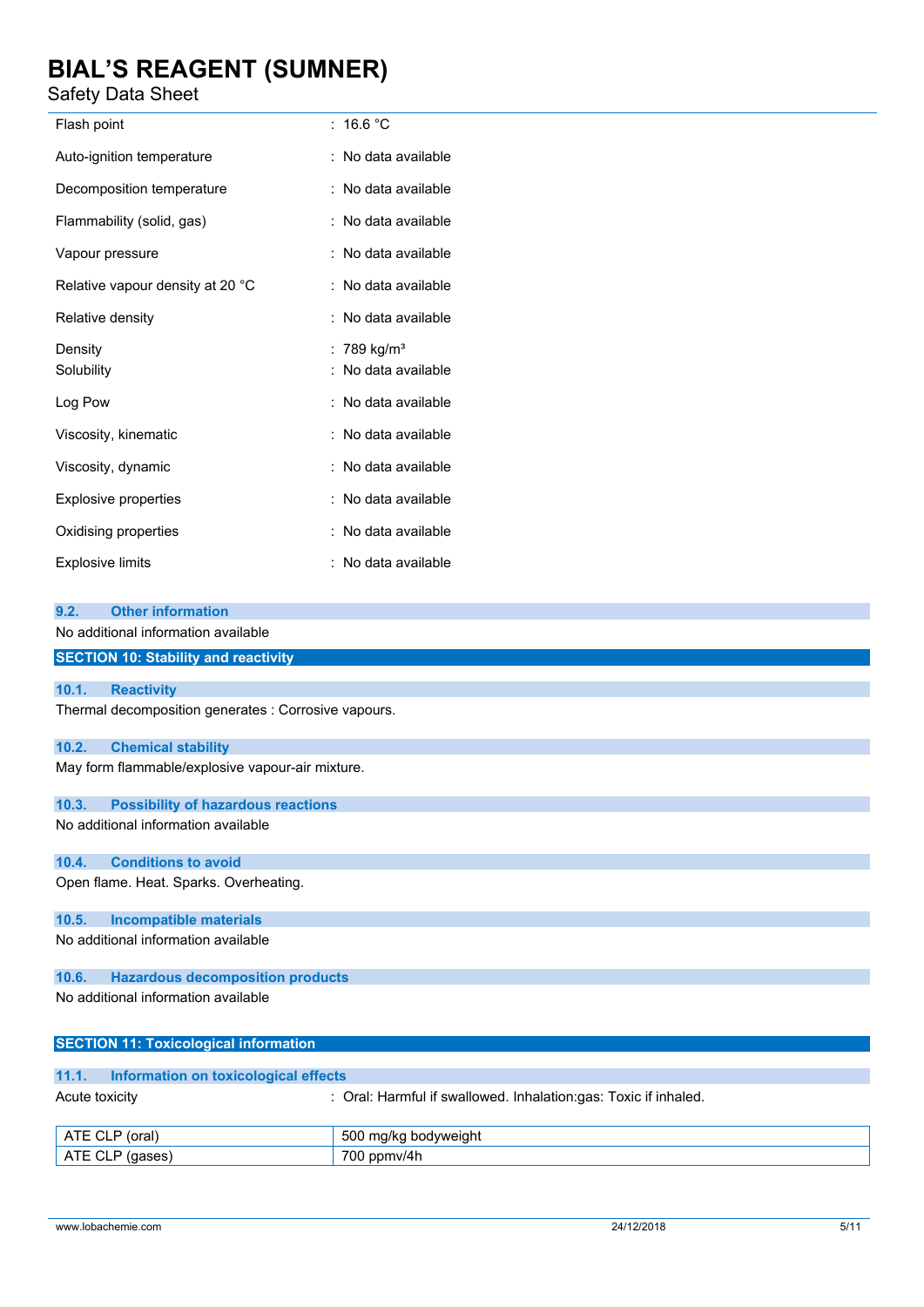**SECTION 12: Ecological information**

### Safety Data Sheet

| Skin corrosion/irritation         | : Causes severe skin burns and eye damage. |
|-----------------------------------|--------------------------------------------|
| Serious eye damage/irritation     | : Serious eye damage, category 1, implicit |
| Respiratory or skin sensitisation | : Not classified                           |
| Germ cell mutagenicity            | : Not classified                           |
| Carcinogenicity                   | : Not classified                           |
| Reproductive toxicity             | : Not classified                           |
| STOT-single exposure              | : Not classified                           |
| STOT-repeated exposure            | $\therefore$ Not classified                |
| Aspiration hazard                 | $\therefore$ Not classified                |

| 12.1.<br><b>Toxicity</b>                                                                                                                                                                                        |  |  |  |
|-----------------------------------------------------------------------------------------------------------------------------------------------------------------------------------------------------------------|--|--|--|
| No additional information available                                                                                                                                                                             |  |  |  |
| 12.2.<br><b>Persistence and degradability</b>                                                                                                                                                                   |  |  |  |
| No additional information available                                                                                                                                                                             |  |  |  |
| 12.3.<br><b>Bioaccumulative potential</b>                                                                                                                                                                       |  |  |  |
| No additional information available                                                                                                                                                                             |  |  |  |
| 12.4.<br><b>Mobility in soil</b>                                                                                                                                                                                |  |  |  |
| No additional information available                                                                                                                                                                             |  |  |  |
| 12.5.<br><b>Results of PBT and vPvB assessment</b>                                                                                                                                                              |  |  |  |
| No additional information available                                                                                                                                                                             |  |  |  |
| <b>Other adverse effects</b><br>12.6.                                                                                                                                                                           |  |  |  |
| No additional information available                                                                                                                                                                             |  |  |  |
| <b>SECTION 13: Disposal considerations</b>                                                                                                                                                                      |  |  |  |
| <b>Waste treatment methods</b><br>13.1.                                                                                                                                                                         |  |  |  |
| Product/Packaging disposal<br>Dispose of contents/container to hazardous or special waste collection point, in<br>recommendations<br>accordance with local, regional, national and/or international regulation. |  |  |  |
| <b>SECTION 14: Transport information</b>                                                                                                                                                                        |  |  |  |
| In accordance with ADR / RID / IMDG / IATA / ADN                                                                                                                                                                |  |  |  |

|              | 14.1. UN number |  |
|--------------|-----------------|--|
| UN-No. (ADR) |                 |  |

www.lobachemie.com 6/11

 $: 2920$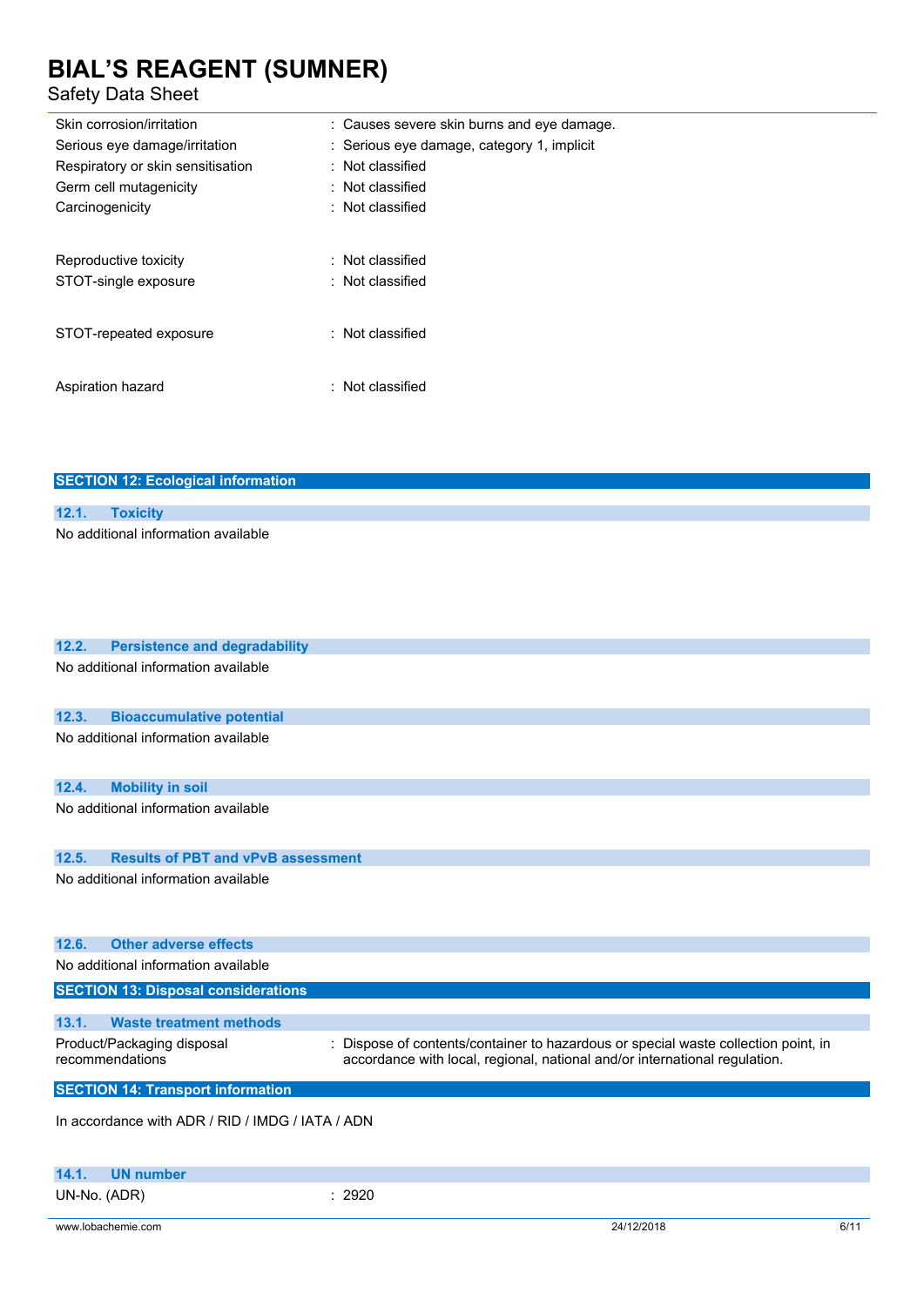Safety Data Sheet

| UN-No. (IMDG) | : 2920 |
|---------------|--------|
| UN-No. (IATA) | : 2920 |
| UN-No. (ADN)  | : 2920 |
| UN-No. (RID)  | : 2920 |

| <b>UN proper shipping name</b><br>14.2. |                                                                      |
|-----------------------------------------|----------------------------------------------------------------------|
| Proper Shipping Name (ADR)              | : CORROSIVE LIQUID, FLAMMABLE, N.O.S.                                |
| Proper Shipping Name (IMDG)             | : CORROSIVE LIQUID, FLAMMABLE, N.O.S.                                |
| Proper Shipping Name (IATA)             | : Corrosive liquid, flammable, n.o.s.                                |
| Proper Shipping Name (ADN)              | : CORROSIVE LIQUID, FLAMMABLE, N.O.S.                                |
| Proper Shipping Name (RID)              | : CORROSIVE LIQUID, FLAMMABLE, N.O.S.                                |
| Transport document description (ADR)    | : UN 2920 CORROSIVE LIQUID, FLAMMABLE, N.O.S., 8 $(3)$ , II, $(D/E)$ |
| Transport document description (IMDG)   | : UN 2920 CORROSIVE LIQUID, FLAMMABLE, N.O.S., 8 (3), II             |
| Transport document description (IATA)   | : UN 2920 Corrosive liquid, flammable, n.o.s., $8(3)$ , II           |
| Transport document description (ADN)    | : UN 2920 CORROSIVE LIQUID, FLAMMABLE, N.O.S., 8 (3), II             |
| Transport document description (RID)    | : UN 2920 CORROSIVE LIQUID, FLAMMABLE, N.O.S., 8 (3), II             |

### **14.3. Transport hazard class(es)**

#### **ADR**

Transport hazard class(es) (ADR) : 8 (3) Danger labels (ADR) : 8, 3



### **IMDG**

| Transport hazard class(es) (IMDG) |  |
|-----------------------------------|--|
| Danger labels (IMDG)              |  |

 $: 8 (3)$  $\therefore$  8, 3



| IATA                              |
|-----------------------------------|
| Transport hazard class(es) (IATA) |
| Hazard labels (IATA)              |

### **ADN**

| Transport hazard class(es) (ADN) |  |
|----------------------------------|--|
| Danger labels (ADN)              |  |



 $: 8 (3)$ : 8, 3

:

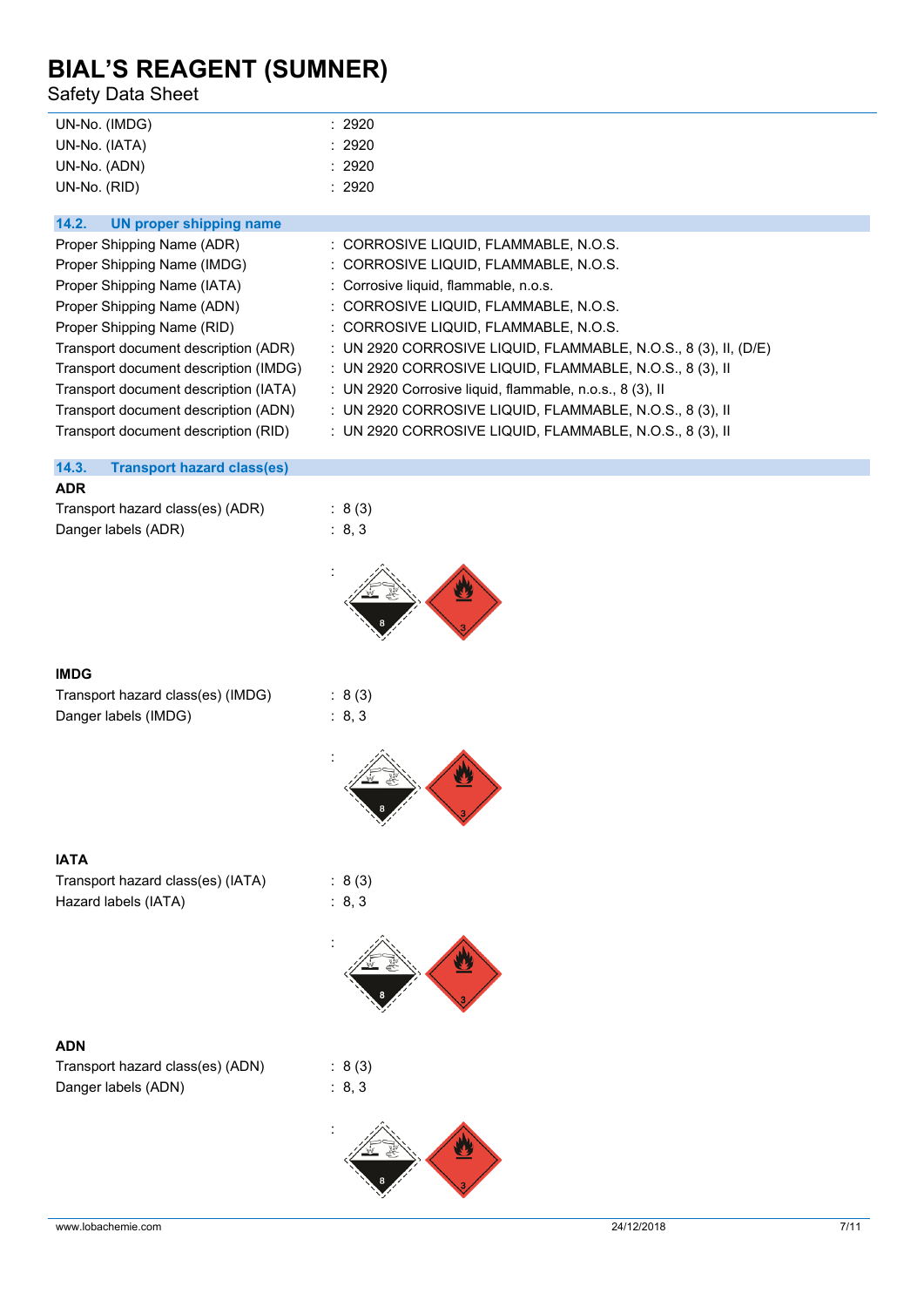Safety Data Sheet

### **RID**

| Transport hazard class(es) (RID) | : 8(3) |
|----------------------------------|--------|
| Danger labels (RID)              | : 8.3  |



| <b>Packing group</b><br>14.4.         |                                          |
|---------------------------------------|------------------------------------------|
| Packing group (ADR)                   | ÷Ш                                       |
| Packing group (IMDG)                  | ÷Ш                                       |
| Packing group (IATA)                  | ÷Ш                                       |
| Packing group (ADN)                   | ÷Ш                                       |
| Packing group (RID)                   | ÷Ш                                       |
|                                       |                                          |
| <b>Environmental hazards</b><br>14.5. |                                          |
| Dangerous for the environment         | : No                                     |
| Marine pollutant                      | : No                                     |
| Other information                     | : No supplementary information available |

#### $14.6.$ **14.6. Special precautions for user**

| - Overland transport                                         |                 |            |      |
|--------------------------------------------------------------|-----------------|------------|------|
| Classification code (ADR)                                    | : CF1           |            |      |
| Special provisions (ADR)                                     | : 274           |            |      |
| Limited quantities (ADR)                                     | : 11            |            |      |
| Excepted quantities (ADR)                                    | $\therefore$ E2 |            |      |
| Packing instructions (ADR)                                   | : P001, IBC02   |            |      |
| Mixed packing provisions (ADR)                               | : MP15          |            |      |
| Portable tank and bulk container<br>instructions (ADR)       | : T11           |            |      |
| Portable tank and bulk container special<br>provisions (ADR) | : TP2, TP27     |            |      |
| Tank code (ADR)                                              | $:$ L4BN        |            |      |
| Vehicle for tank carriage                                    | :FL             |            |      |
| Transport category (ADR)                                     | $\overline{2}$  |            |      |
| Special provisions for carriage - Operation<br>(ADR)         | $\therefore$ S2 |            |      |
| Hazard identification number (Kemler No.)                    | : 83            |            |      |
| Orange plates                                                | 83<br>2920      |            |      |
| Tunnel restriction code (ADR)                                | : D/E           |            |      |
| EAC code                                                     | $: \cdot$ 3W    |            |      |
| APP code                                                     | : A(f)          |            |      |
| - Transport by sea                                           |                 |            |      |
| Special provisions (IMDG)                                    | : 274           |            |      |
| Packing instructions (IMDG)                                  | : P001          |            |      |
| IBC packing instructions (IMDG)                              | : IBC02         |            |      |
| Tank instructions (IMDG)                                     | : T11           |            |      |
| Tank special provisions (IMDG)                               | : TP2, TP27     |            |      |
| www.lobachemie.com                                           |                 | 24/12/2018 | 8/11 |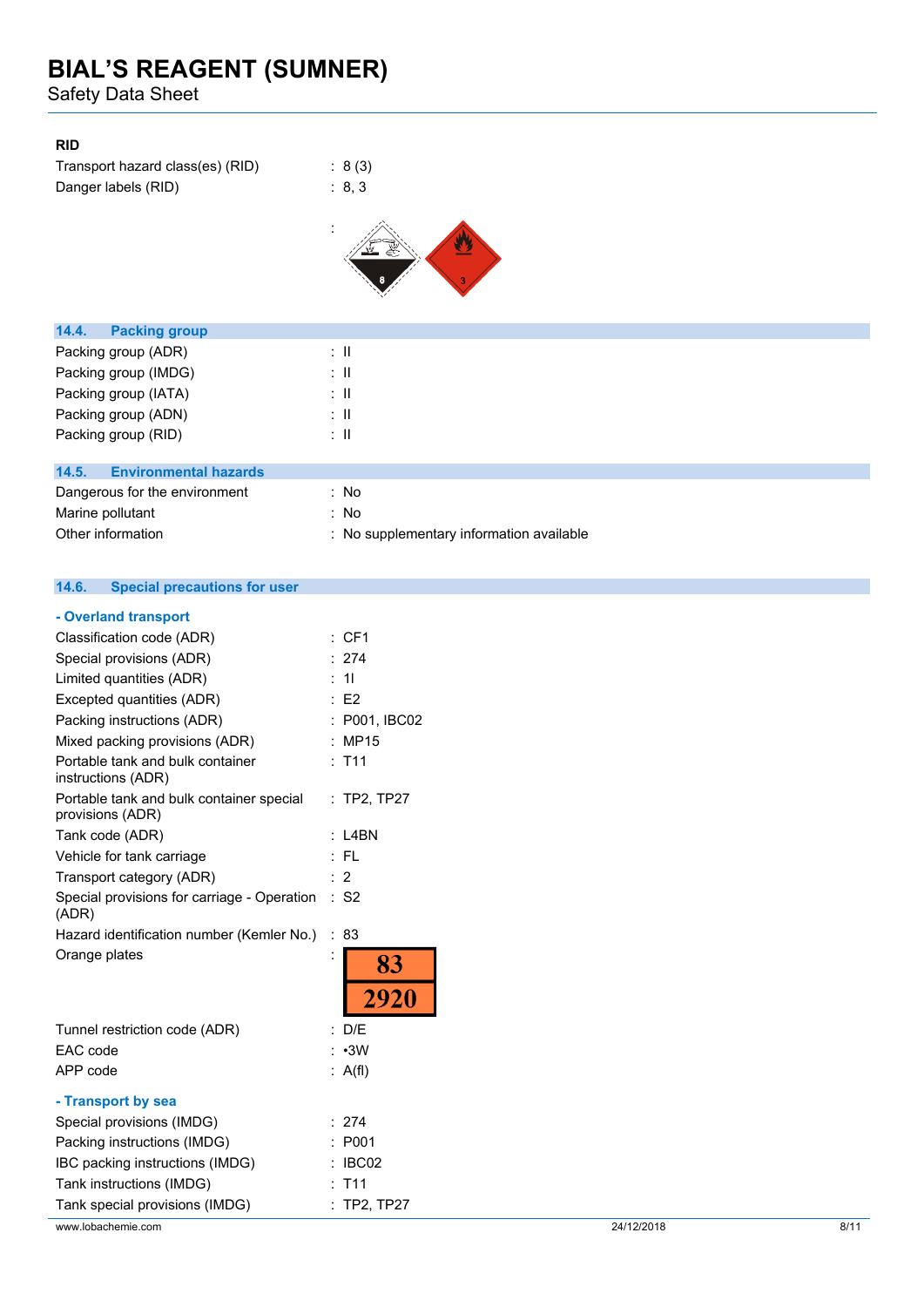### Safety Data Sheet

| EmS-No. (Fire)                                               | $:$ F-E                                                                  |
|--------------------------------------------------------------|--------------------------------------------------------------------------|
| EmS-No. (Spillage)                                           | $: S-C$                                                                  |
| Stowage category (IMDG)                                      | $\therefore$ C                                                           |
| Stowage and handling (IMDG)                                  | : SW1, SW2                                                               |
| Properties and observations (IMDG)                           | : Causes burns to skin, eyes and mucous membranes.                       |
| MFAG-No                                                      | : 132                                                                    |
| - Air transport                                              |                                                                          |
| PCA Excepted quantities (IATA)                               | $\therefore$ E2                                                          |
| PCA Limited quantities (IATA)                                | : Y840                                                                   |
| PCA limited quantity max net quantity<br>(IATA)              | : 0.5L                                                                   |
| PCA packing instructions (IATA)                              | : 851                                                                    |
| PCA max net quantity (IATA)                                  | : 1L                                                                     |
| CAO packing instructions (IATA)                              | : 855                                                                    |
| CAO max net quantity (IATA)                                  | : 30L                                                                    |
| ERG code (IATA)                                              | :8F                                                                      |
| - Inland waterway transport                                  |                                                                          |
| Classification code (ADN)                                    | : CF1                                                                    |
| Special provisions (ADN)                                     | : 274                                                                    |
| Limited quantities (ADN)                                     | : 1L                                                                     |
| Excepted quantities (ADN)                                    | $\therefore$ E2                                                          |
| Carriage permitted (ADN)                                     | $\therefore$ T                                                           |
| Equipment required (ADN)                                     | $:$ PP, EP, EX, A                                                        |
| Ventilation (ADN)                                            | : VE01                                                                   |
| Number of blue cones/lights (ADN)                            | $\therefore$ 1                                                           |
| - Rail transport                                             |                                                                          |
| Classification code (RID)                                    | : CF1                                                                    |
| Special provisions (RID)                                     | : 274                                                                    |
| Limited quantities (RID)                                     | : 1L                                                                     |
| Excepted quantities (RID)                                    | $\therefore$ E2                                                          |
| Packing instructions (RID)                                   | : P001, IBC02                                                            |
| Mixed packing provisions (RID)                               | : MP15                                                                   |
| Portable tank and bulk container<br>instructions (RID)       | : T11                                                                    |
| Portable tank and bulk container special<br>provisions (RID) | : TP2, TP27                                                              |
| Tank codes for RID tanks (RID)                               | : L4BN                                                                   |
| Transport category (RID)                                     | $\therefore$ 2                                                           |
| Colis express (express parcels) (RID)                        | $\therefore$ CE6                                                         |
| Hazard identification number (RID)                           | : 83                                                                     |
| 14.7.                                                        | Transport in bulk according to Annex II of MARPOL 73/78 and the IBC Code |

#### Not applicable

**SECTION 15: Regulatory information**

**15.1. Safety, health and environmental regulations/legislation specific for the substance or mixture**

**15.1.1. EU-Regulations**

Contains no REACH substances with Annex XVII restrictions Contains no substance on the REACH candidate list

Contains no REACH Annex XIV substances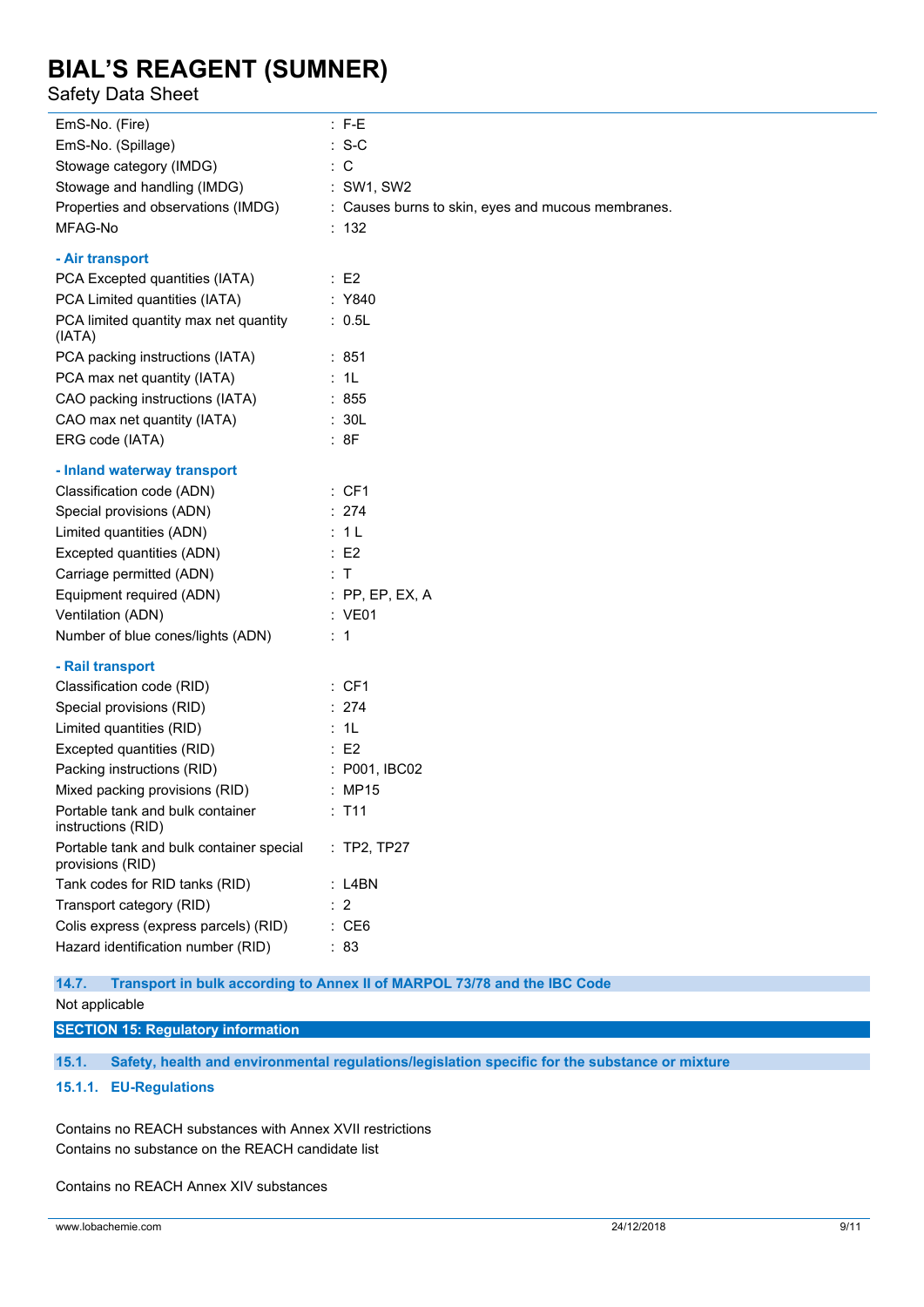Safety Data Sheet

### **15.1.2. National regulations**

| Germany                                                                                 |                                                                                                                             |
|-----------------------------------------------------------------------------------------|-----------------------------------------------------------------------------------------------------------------------------|
| Reference to AwSV                                                                       | : Water hazard class (WGK) 3, severe hazard to water (Classification according to<br>AwSV, Annex 1)                         |
| 12th Ordinance Implementing the Federal<br>Immission Control Act - 12. BlmSchV          | : Is not subject of the 12. BlmSchV (Hazardous Incident Ordinance)                                                          |
| <b>Netherlands</b>                                                                      |                                                                                                                             |
| SZW-lijst van kankerverwekkende stoffen                                                 | : Ethanol is listed                                                                                                         |
| SZW-lijst van mutagene stoffen                                                          | : None of the components are listed                                                                                         |
| NIET-limitatieve lijst van voor de<br>voortplanting giftige stoffen - Borstvoeding      | : Ethanol is listed                                                                                                         |
| NIET-limitatieve lijst van voor de<br>voortplanting giftige stoffen -<br>Vruchtbaarheid | $\therefore$ Ethanol is listed                                                                                              |
| NIET-limitatieve lijst van voor de<br>voortplanting giftige stoffen - Ontwikkeling      | : Ethanol is listed                                                                                                         |
| <b>Denmark</b>                                                                          |                                                                                                                             |
| Class for fire hazard                                                                   | : Class I-1                                                                                                                 |
| Store unit                                                                              | $: 1$ liter                                                                                                                 |
| <b>Classification remarks</b>                                                           | : F <flam. 3="" liq.="">; Emergency management guidelines for the storage of flammable<br/>liquids must be followed</flam.> |
| Recommendations Danish Regulation                                                       | : Young people below the age of 18 years are not allowed to use the product                                                 |
|                                                                                         |                                                                                                                             |

#### **15.2. Chemical safety assessment**

No additional information available

### **SECTION 16: Other information**

### Full text of H- and EUH-statements:

| Acute Tox. 3 (Inhalation:gas) | Acute toxicity (inhalation:gas) Category 3                                                 |
|-------------------------------|--------------------------------------------------------------------------------------------|
| Acute Tox. 4 (Oral)           | Acute toxicity (oral), Category 4                                                          |
| Aquatic Acute 1               | Hazardous to the aquatic environment - Acute Hazard, Category 1                            |
| Eye Dam. 1                    | Serious eye damage/eye irritation, Category 1                                              |
| Eve Irrit. 2                  | Serious eye damage/eye irritation, Category 2                                              |
| Flam. Liq. 3                  | Flammable liquids, Category 3                                                              |
| Skin Corr. 1A                 | Skin corrosion/irritation, Category 1A                                                     |
| Skin Corr. 1B                 | Skin corrosion/irritation, Category 1B                                                     |
| Skin Irrit, 2                 | Skin corrosion/irritation, Category 2                                                      |
| STOT SE3                      | Specific target organ toxicity — Single exposure, Category 3, Respiratory tract irritation |
| H <sub>226</sub>              | Flammable liquid and vapour.                                                               |
|                               |                                                                                            |